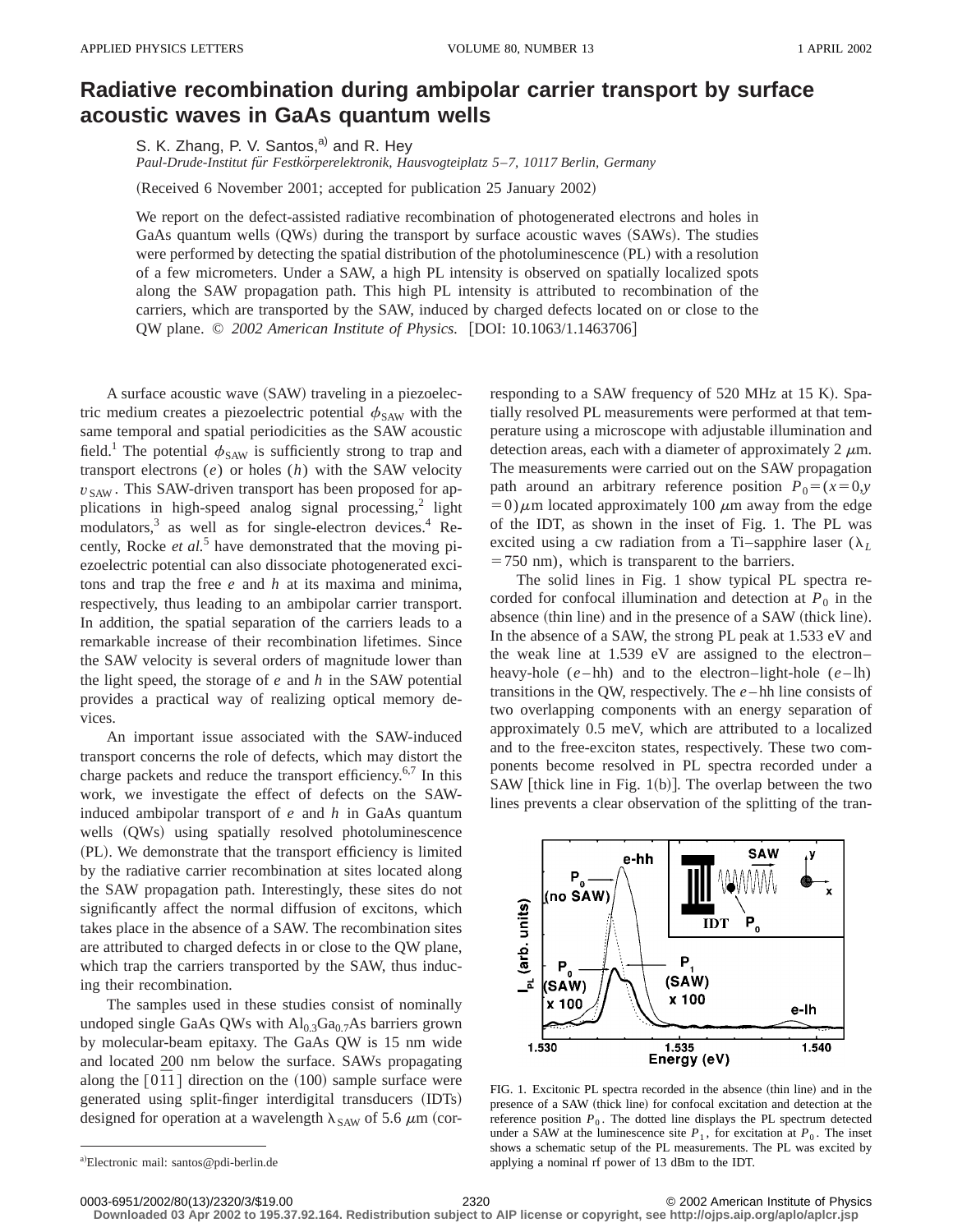

FIG. 2. Spatial distribution of the integrated PL intensity  $I_{PL,int}$  (arbitary units, linear scale)  $(a)$  in the absence and  $(b)$  in the presence of a SAW  $(rf)$ power of 13 dBm).

sition lines, which is expected due to the band-gap modulation induced by the SAW strain field. $9$  In addition, the PL intensity becomes strongly suppressed as a consequence of the ionization of the photogenerated excitons and the subsequent transport of the free *e* and *h* away from the detection area by the moving SAW field. $8,5,9$ 

The SAW-induced ambipolar transport can be directly visualized by measuring the spatial distribution of the PL around a microscopic illumination spot. The contour plots in Figs.  $2(a)$  and  $2(b)$  show the spatial dependence of the integrated PL intensity  $I_{\text{PL-int}}$  around  $P_0$  in the absence and in the presence of a SAW, respectively.  $I_{PL,int}$  was obtained by integrating the PL spectrum over the energy range of the *e* – hh transition (between  $1.530$  and  $1.536$  eV, cf. Fig. 1). The symmetric  $I_{PL,int}$  distribution in Fig. 2(a) is attributed to the isotropic exciton diffusion away from the generation area. In contrast, the distribution profile in Fig.  $2(b)$  becomes asymmetric under a SAW due to the ambipolar carrier transport along the SAW propagation direction. Compared with Fig.  $2(a)$ , the spatial separation of *e* and *h* by the SAW piezoelectric field leads to an increased recombination lifetime and, thus, to much longer carrier diffusion lengths in the direction parallel to the SAW wave fronts (*y* direction).

A striking phenomenon in Fig.  $2(b)$  is the appearance of spots of strong PL emission at positions far away from the generation area [e.g., at positions  $P_1 = (12, -2)\mu$ m,  $P_2$  $=$  (7.5,9) $\mu$ m, and *P*<sub>3</sub> = (4,7) $\mu$ m]. The lateral extent of these luminescence sites  $(LSs)$  is smaller than the SAW wavelength. The PL spectrum recorded at position  $P_1$  for excitation at  $P_0$  is displayed by the dotted curve in Fig. 1. Note



FIG. 3. Spatial dependence of the integrated PL intensity,  $I_{\text{PL,int}}$ , detected near the luminescence site  $P_1$  (located at  $\Delta x=0$ ) (a) in the absence and (b) in the presence of a SAW, for different positions  $\Delta x_s$  of the generation spot (indicated by the arrows, the curves were shifted vertically for clarity). The curves in (a), which were recorded for different excitation powers, are normalized to the maximum values. The dotted line in  $(a)$  is an exponential fit to the data.

that the recombination energy is close to that of the localized exciton.

Figures  $3(a)$  and  $3(b)$  display PL intensity profiles recorded for excitation at different distances  $\Delta x_s$  from the LS  $P_1$  in the absence and in the presence of a SAW, respectively. The LS is located at the abscissa  $\Delta x=0$  in Figs. 3(a) and  $3(b)$ . Under a SAW, the LS appears as a shoulder in the PL profiles of Fig.  $3(b)$ , which does not shift with the position of the generation spot.

A further interesting property of the LSs is that, while they act as efficient recombination sites for *e* and *h* during the ambipolar transport by a SAW, they have a minor effect on the normal exciton diffusion in the absence of a SAW. This behavior is illustrated by the exciton diffusion profiles of Fig.  $3(a)$ . For all excitation powers investigated, the integrated PL intensity decays exponentially away from the generation spot, as expected for isotropic diffusion in a twodimensional system. The PL decay length yields an exciton diffusion length of 2  $\mu$ m. Apparently, the LS does not



FIG. 4. Potential energy  $-q\Phi_{SAW}$  near a luminescence site for different times *t*. *e* and *h* denote, respectively, electrons and holes transported by the SAW, and  $T_{SAW}$  is the SAW period. The circles indicate charged defects. **Downloaded 03 Apr 2002 to 195.37.92.164. Redistribution subject to AIP license or copyright, see http://ojps.aip.org/aplo/aplcr.jsp**